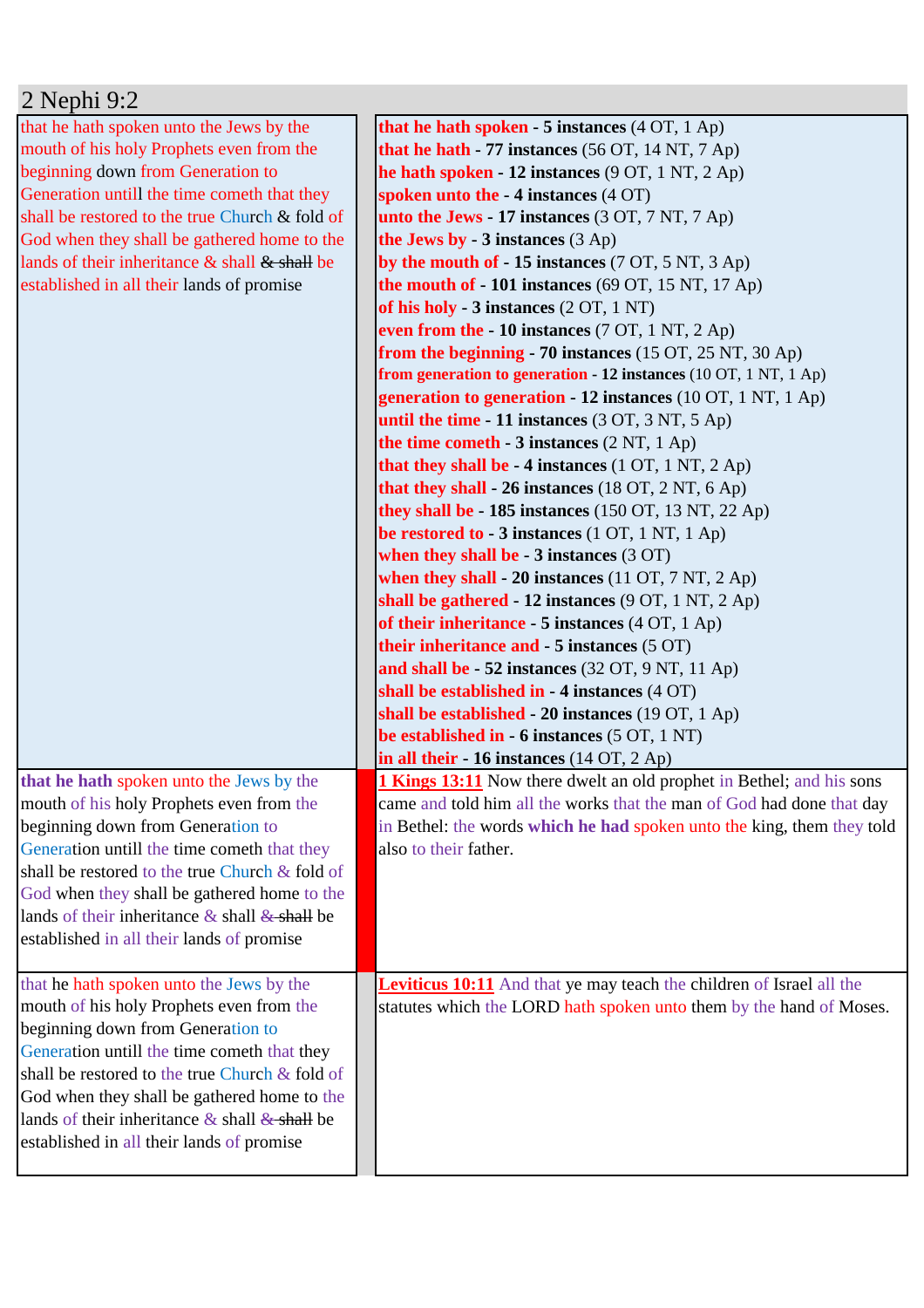| that he hath spoken unto the Jews by the<br>mouth of his holy Prophets even from the<br>beginning down from Generation to<br>Generation untill the time cometh that they<br>shall be restored to the true Church & fold of<br>God when they shall be gathered home to the<br>lands of their inheritance $\&$ shall $\&$ shall be<br>established in all their lands of promise | Numbers 15:22 And if ye have erred, and not observed all these<br>commandments, which the LORD hath spoken unto Moses,                                                                                                                                                                                              |
|-------------------------------------------------------------------------------------------------------------------------------------------------------------------------------------------------------------------------------------------------------------------------------------------------------------------------------------------------------------------------------|---------------------------------------------------------------------------------------------------------------------------------------------------------------------------------------------------------------------------------------------------------------------------------------------------------------------|
| that he hath spoken unto the Jews by the<br>mouth of his holy Prophets even from the<br>beginning down from Generation to<br>Generation untill the time cometh that they<br>shall be restored to the true Church & fold of<br>God when they shall be gathered home to the<br>lands of their inheritance $\&$ shall $\&$ shall be<br>established in all their lands of promise | 2 Maccabees 4:11 And the royal privileges granted of special favour to<br>the Jews by the means of John the father of Eupolemus, who went<br>ambassador to Rome for amity and aid, he took away; and putting down<br>the governments which were according to the law, he brought up new<br>customs against the law: |
| that he hath spoken unto the Jews by the<br>mouth of his holy Prophets even from the<br>beginning down from Generation to<br>Generation untill the time cometh that they<br>shall be restored to the true Church & fold of<br>God when they shall be gathered home to the<br>lands of their inheritance $\&$ shall $\&$ shall be<br>established in all their lands of promise | 2 Maccabees 12:40 Now under the coats of every one that was slain they<br>found things consecrated to the idols of the Jamnites, which is forbidden<br>the Jews by the law. Then every man saw that this was the cause<br>wherefore they were slain.                                                                |
| that he hath spoken unto the Jews by the<br>mouth of his holy Prophets even from the<br>beginning down from Generation to<br>Generation untill the time cometh that they<br>shall be restored to the true Church & fold of<br>God when they shall be gathered home to the<br>lands of their inheritance & shall & shall be<br>established in all their lands of promise       | <b>Luke 1:70</b> As he spake by the mouth of his holy prophets, which have<br>been since the world began:                                                                                                                                                                                                           |
| that he hath spoken unto the Jews by the<br>mouth of his holy Prophets even from the<br>beginning down from Generation to<br>Generation untill the time cometh that they<br>shall be restored to the true Church & fold of<br>God when they shall be gathered home to the<br>lands of their inheritance $\&$ shall $\&$ shall be<br>established in all their lands of promise | Genesis 43:21 And it came to pass, when we came to the inn, that we<br>opened our sacks, and, behold, every man's money was in the mouth of<br>his sack, our money in full weight: and we have brought it again in our<br>hand.                                                                                     |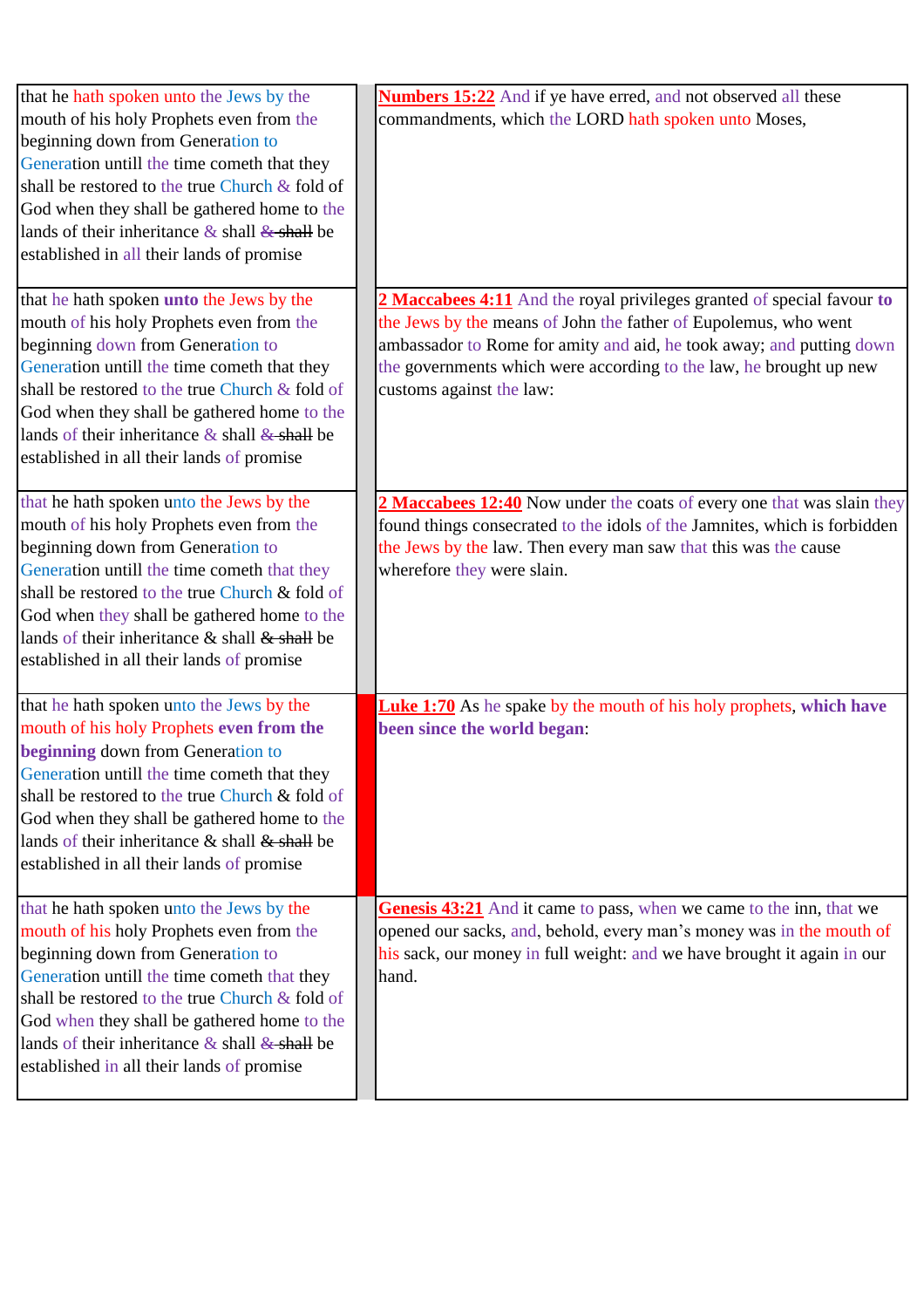| that he hath spoken unto the Jews by the<br>mouth of his holy Prophets even from the<br>beginning down from Generation to<br>Generation untill the time cometh that they<br>shall be restored to the true Church & fold of<br>God when they shall be gathered home to the<br>lands of their inheritance $\&$ shall $\&$ shall be<br>established in all their lands of promise | Acts 3:21 Whom the heaven must receive until the times of restitution of<br>all things, which God hath spoken by the mouth of all his holy prophets<br>since the world began.                                                              |
|-------------------------------------------------------------------------------------------------------------------------------------------------------------------------------------------------------------------------------------------------------------------------------------------------------------------------------------------------------------------------------|--------------------------------------------------------------------------------------------------------------------------------------------------------------------------------------------------------------------------------------------|
| that he hath spoken unto the Jews by the<br>mouth of his holy Prophets even from the<br>beginning down from Generation to<br>Generation untill the time cometh that they<br>shall be restored to the true Church & fold of<br>God when they shall be gathered home to the<br>lands of their inheritance $\&$ shall $\&$ shall be<br>established in all their lands of promise | <b>Isaiah 48:5</b> I have even from the beginning declared it to thee; before it<br>came to pass I shewed it thee: lest thou shouldest say, Mine idol hath<br>done them, and my graven image, and my molten image, hath<br>commanded them. |
| that he hath spoken unto the Jews by the<br>mouth of his holy Prophets even from the<br>beginning down from Generation to<br>Generation untill the time cometh that they<br>shall be restored to the true Church & fold of<br>God when they shall be gathered home to the<br>lands of their inheritance $\&$ shall $\&$ shall be<br>established in all their lands of promise | 2 Esdras 9:4 Then shalt thou well understand, that the most High spake<br>of those things from the days that were before thee, even from the<br>beginning.                                                                                 |
| that he hath spoken unto the Jews by the<br>mouth of his holy Prophets even from the<br>beginning down from Generation to<br>Generation untill the time cometh that they<br>shall be restored to the true Church & fold of<br>God when they shall be gathered home to the<br>lands of their inheritance $\&$ shall $\&$ shall be<br>established in all their lands of promise | <b>Luke 13:35</b> Behold, your house is left unto you desolate: and verily I say<br>unto you, Ye shall not see me, until the time come when ye shall say,<br>Blessed is he that cometh in the name of the Lord.                            |
| that he hath spoken unto the Jews by the<br>mouth of his holy Prophets even from the<br>beginning down from Generation to<br>Generation untill the time cometh that they<br>shall be restored to the true Church & fold of<br>God when they shall be gathered home to the<br>lands of their inheritance $\&$ shall $\&$ shall be<br>established in all their lands of promise | John 16:2 They shall put you out of the synagogues: yea, the time<br>cometh, that whosoever killeth you will think that he doeth God service.                                                                                              |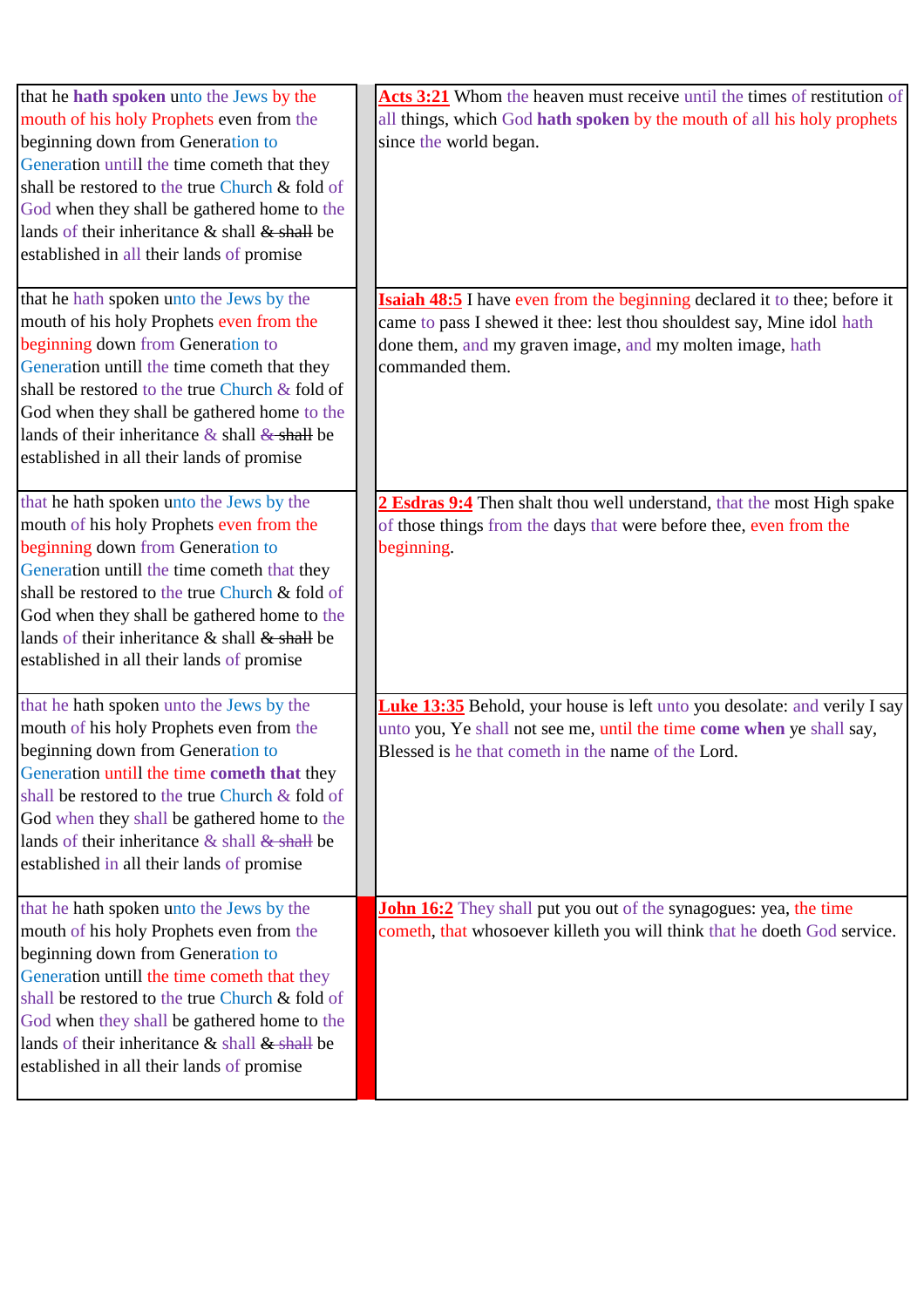| that he hath spoken unto the Jews by the            | 2 Esdras 7:21 For God hath given strait commandment to such as came,            |
|-----------------------------------------------------|---------------------------------------------------------------------------------|
| mouth of his holy Prophets even from the            | what they should do to live, even as they came, and what they should            |
| beginning down from Generation to                   | observe to avoid punishment.                                                    |
| Generation untill the time cometh that they         |                                                                                 |
| shall be restored to the true Church & fold of      |                                                                                 |
| God when they shall be gathered home to the         |                                                                                 |
| lands of their inheritance $\&$ shall $\&$ shall be |                                                                                 |
| established in all their lands of promise           |                                                                                 |
|                                                     |                                                                                 |
| that he hath spoken unto the Jews by the            | 2 Esdras 12:18 That after the time of that kingdom there shall arise great      |
| mouth of his holy Prophets even from the            | strivings, and it shall stand in peril of failing: nevertheless it shall not    |
| beginning down from Generation to                   | then fall, but shall be restored again to his beginning.                        |
| Generation untill the time cometh that they         |                                                                                 |
| shall be restored to the true Church & fold of      |                                                                                 |
| God when they shall be gathered home to the         |                                                                                 |
| lands of their inheritance & shall & shall be       |                                                                                 |
| established in all their lands of promise           |                                                                                 |
| that he hath spoken unto the Jews by the            | 1 Esdras 6:26 And that the holy vessels of the house of the Lord, both of       |
| mouth of his holy Prophets even from the            | gold and silver, that Nabuchodonosor took out of the house at Jerusalem,        |
| beginning down from Generation to                   | and brought to Babylon, should be restored to the house at Jerusalem,           |
| Generation untill the time cometh that they         | and be set in the place where they were before.                                 |
| shall be restored to the true Church & fold of      |                                                                                 |
| God when they shall be gathered home to the         |                                                                                 |
| lands of their inheritance $\&$ shall $\&$ shall be |                                                                                 |
| established in all their lands of promise           |                                                                                 |
|                                                     |                                                                                 |
| that he hath spoken unto the Jews by the            | <b>Ezekiel 18:7</b> And hath not oppressed any, but hath restored to the debtor |
| mouth of his holy Prophets even from the            | his pledge, hath spoiled none by violence, hath given his bread to the          |
| beginning down from Generation to                   | hungry, and hath covered the naked with a garment;                              |
| Generation untill the time cometh that they         |                                                                                 |
| shall be restored to the true Church & fold of      |                                                                                 |
| God when they shall be gathered home to the         |                                                                                 |
| lands of their inheritance $\&$ shall $\&$ shall be |                                                                                 |
| established in all their lands of promise           |                                                                                 |
|                                                     |                                                                                 |
| that he hath spoken unto the Jews by the            | 2 Peter 2:22 But it is happened unto them according to the true proverb,        |
| mouth of his holy Prophets even from the            | The dog is turned to his own vomit again; and the sow that was washed           |
| beginning down from Generation to                   | to her wallowing in the mire.                                                   |
| Generation untill the time cometh that they         |                                                                                 |
| shall be restored to the true Church & fold of      |                                                                                 |
| God when they shall be gathered home to the         |                                                                                 |
| lands of their inheritance $\&$ shall $\&$ shall be |                                                                                 |
| established in all their lands of promise           |                                                                                 |
|                                                     |                                                                                 |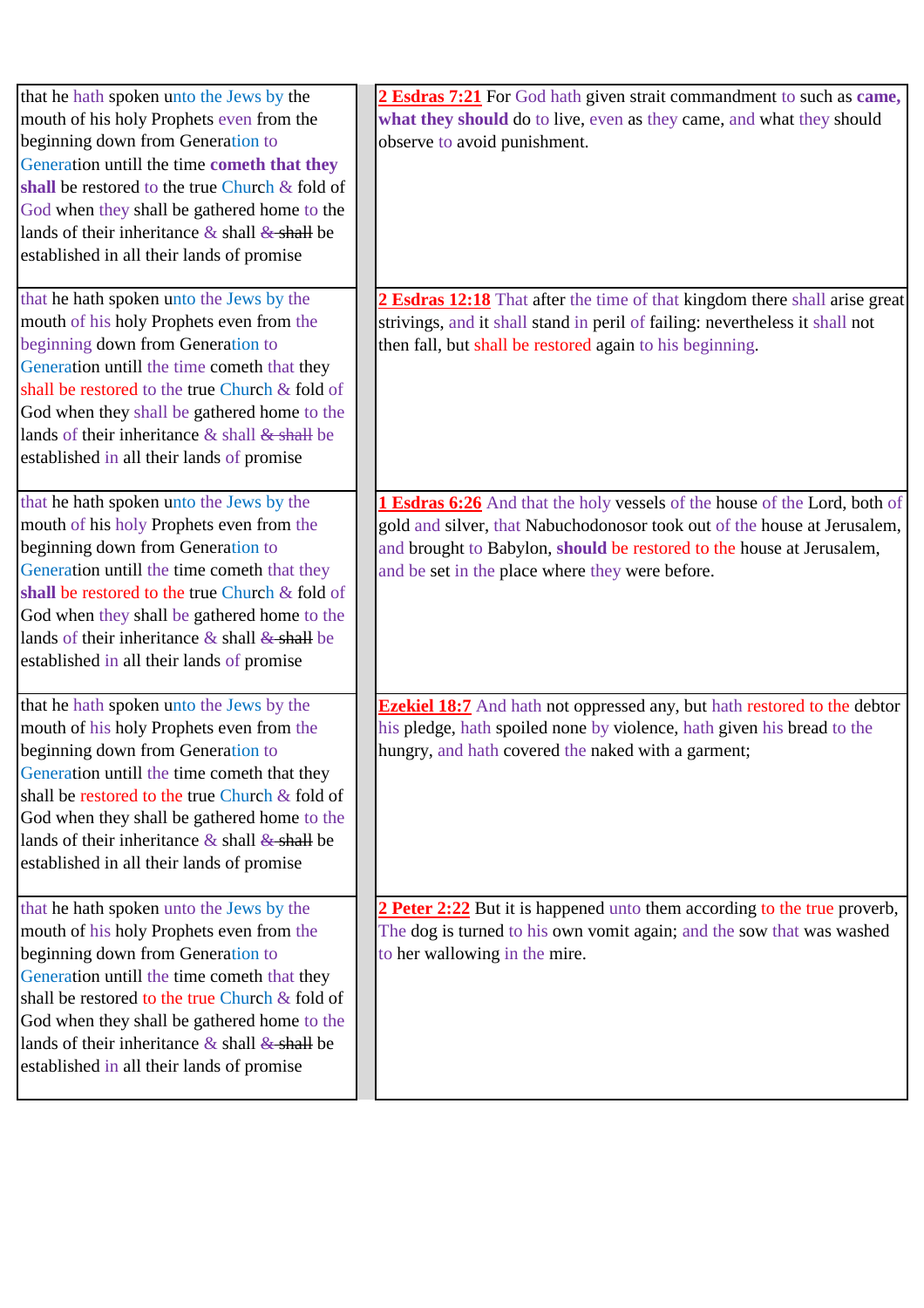| that he hath spoken unto the Jews by the            | Hebrews 8:5 Who serve unto the example and shadow of heavenly                 |
|-----------------------------------------------------|-------------------------------------------------------------------------------|
| mouth of his holy Prophets even from the            | things, as Moses was admonished of God when he was about to make the          |
| beginning down from Generation to                   | tabernacle: for, See, saith he, that thou make all things according to the    |
| Generation untill the time cometh that they         | pattern shewed to thee in the mount.                                          |
| shall be restored to the true Church & fold of      |                                                                               |
| God when they shall be gathered home to the         |                                                                               |
| lands of their inheritance $\&$ shall $\&$ shall be |                                                                               |
| established in all their lands of promise           |                                                                               |
|                                                     |                                                                               |
| that he hath spoken unto the Jews by the            | <b>I John 5:2</b> By this we know that we love the children of God, when we   |
| mouth of his holy Prophets even from the            | love God, and keep his commandments.                                          |
| beginning down from Generation to                   |                                                                               |
| Generation untill the time cometh that they         |                                                                               |
| shall be restored to the true Church & fold of      |                                                                               |
| God when they shall be gathered home to the         |                                                                               |
| lands of their inheritance $\&$ shall $\&$ shall be |                                                                               |
| established in all their lands of promise           |                                                                               |
|                                                     |                                                                               |
| that he hath spoken unto the Jews by the            | Isaiah 24:22 And they shall be gathered together, as prisoners are            |
| mouth of his holy Prophets even from the            | gathered in the pit, and shall be shut up in the prison, and after many       |
| beginning down from Generation to                   | days shall they be visited.                                                   |
| Generation untill the time cometh that they         |                                                                               |
| shall be restored to the true Church & fold of      |                                                                               |
| God when they shall be gathered home to the         |                                                                               |
| lands of their inheritance $\&$ shall $\&$ shall be |                                                                               |
| established in all their lands of promise           |                                                                               |
|                                                     |                                                                               |
| that he hath spoken unto the Jews by the            | <b>Tobit 13:13</b> Rejoice and be glad for the children of the just: for they |
| mouth of his holy Prophets even from the            | shall be gathered together, and shall bless the Lord of the just.             |
| beginning down from Generation to                   |                                                                               |
| Generation untill the time cometh that they         |                                                                               |
| shall be restored to the true Church & fold of      |                                                                               |
| God when they shall be gathered home to the         |                                                                               |
| lands of their inheritance $\&$ shall $&$ shall be  |                                                                               |
| established in all their lands of promise           |                                                                               |
|                                                     |                                                                               |
| that he hath spoken unto the Jews by the            | <b>Tobit 2:12</b> And when she had sent them home to the owners, they paid    |
| mouth of his holy Prophets even from the            | her wages, and gave her also besides a kid.                                   |
| beginning down from Generation to                   |                                                                               |
| Generation untill the time cometh that they         |                                                                               |
| shall be restored to the true Church & fold of      |                                                                               |
| God when they shall be gathered home to the         |                                                                               |
| lands of their inheritance $\&$ shall $\&$ shall be |                                                                               |
| established in all their lands of promise           |                                                                               |
|                                                     |                                                                               |